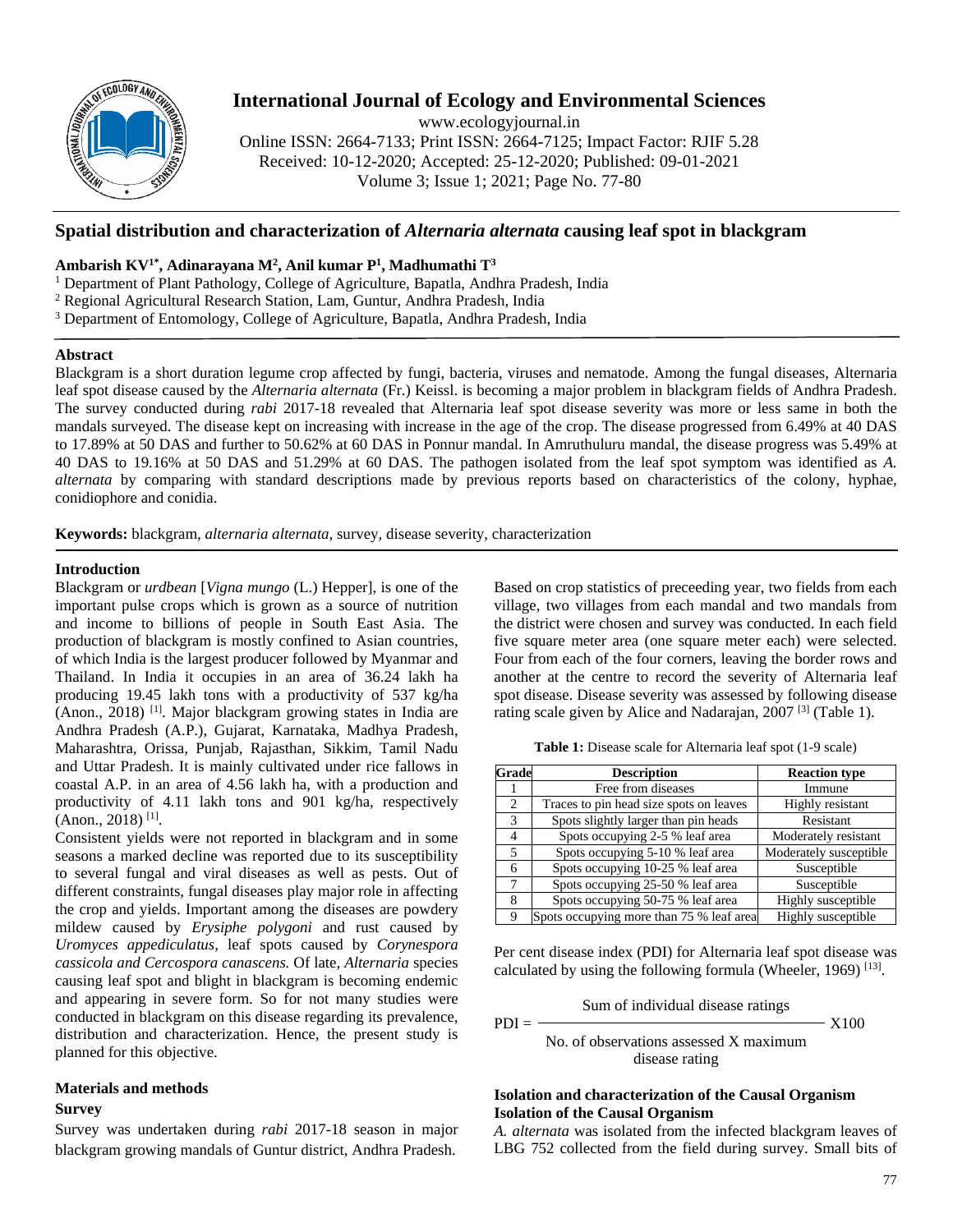0.5 to 1.0 cm size were cut from the diseased area of the infected leaf along with some healthy portion, surface sterilized with 1.0 % sodium hypochlorite for 30 seconds and rinsed in three changes of sterilized distilled water. The surface sterilized bits were transferred on to PDA medium contained in sterilized Petri dishes aseptically and incubated at room temperature  $(25\pm1\textsuperscript{0}C)$  in the laboratory. Five days after incubation, when the growth of the fungus was seen on the medium, it was transferred aseptically to PDA slants.

## **Characterization of the pathogen**

The culture of *A. alternata* was identified based on the characteristics of the colony, hyphae, conidiophore and conidia. Length, breadth and beak length were measured for 25 conidia and compared with the dimensions of *A. alternata* reported by earlier workers.

The conidial measurements were made with Labomed LX 400 microscope with progress capture pro 2.5 version software (Labo America Inc. Ferment, California, USA). The identity of the fungus was established by associating the ranges of dimensions made by the following formula (John, 1970)  $^{[7]}$  with the regular dimensions for the pathogens available in literature.

 $\mu = \chi \pm t$  0.05 (SE)  $SE = \sigma / \sqrt{\eta}$ 

#### **Where**

 $\sigma$  = Standard deviation  $\mu$  = Population mean  $\gamma$  = Sample mean  $\eta$  = Number of spores observed  $t =$ Table t value (P=0.05) SE = Standard error.

## **Maintenance of the Culture**

*A. alternata* culture was sub-cultured on PDA slants and allowed to grow at  $25 \pm 10^{\circ}$ C for ten days and the slants with fungal culture were preserved in a refrigerator at  $5^0C$  and when needed, the culture was used after restoring it to its active stage by keeping it at room temperature.

#### **Results and discussion Occurrence**

Survey for Alternaria leaf spot severity was taken up in farmer's field. Survey was done in two villages in each of the two selected mandals, *i.e*., in Ponnur and Amarthalur mandals of Guntur district during *Rabi* 2017-18. Disease severity was assessed at five locations in each field surveyed. Alternaria leaf spot disease severity was recorded at 10 days interval starting from 30-35 DAS to 60-70 DAS (Table 2).

The overall mean of Alternaria leaf spot severity in Guntur district was 0% at 30-35 DAS, 5.99% at 40-45 DAS, 18.53% at 50-55 DAS and 50.96% at 60-70 DAS (Table 2).

Lack of disease occurrence up to 30-35 DAS may be attributed to higher sugar content in leaves. Horsfall and Dimond (1957) [6] and Bhargava and Khare (1988)<sup>[4]</sup> reported that Alternaria is a low sugar pathogen and occurs at or after flowering.

In the present investigation disease occurrence noticed at 40-45 DAS, *i.e.,* at flower initiation when sink was established.

Alternaria disease severity was more or less same in both the mandals surveyed. The disease kept on increasing with increase in the age of the crop.

The disease progressed from 6.49% at 40 DAS to 17.89% at 50 DAS and further to 50.62% at 60 DAS in Ponnur mandal. In Amarthalur Mandal, the disease progress was 5.49% at 40 DAS to 19.16% at 50 DAS and 51.29% at 60 DAS (Table 2).

At 40-45 DAS, the Alternaria leaf spot severity in the surveyed villages ranged from 5.16% (Sangupalem kooluru village of Ponnur mandal) to 7.83% (Chintalapudi village of Ponnur mandal).

At 50-55 DAS, the Alternaria leaf spot severity was in the range of 16.81% (Sangupalem kooluru village of Ponnur mandal) to 20.45% (Govada village of Amarthalur mandal). At 60-70 DAS the Alternaria leaf spot severity was in the range of 49.38% (Inturu village of Amarthalur mandal) to 53.20% (Govada village of Amarthalur mandal) (Table 2).

**Table 2:** Severity of blackgram Alternaria leaf spot disease in Guntur district of A.P. during *rabi,* 2017-18

|               | Village<br>30-35 DAS* | <b>Severity Of Alternaria Leaf Spot (PDI)</b> |            |            |       |  |
|---------------|-----------------------|-----------------------------------------------|------------|------------|-------|--|
| <b>Mandal</b> |                       |                                               | 40-45      | 50-55      | 60-70 |  |
|               |                       | <b>DAS</b>                                    | <b>DAS</b> | <b>DAS</b> |       |  |
|               | Govada                |                                               | 5.34       | 20.45      | 53.2  |  |
| Amarthalur    | Inturu                |                                               | 5.65       | 17.87      | 49.38 |  |
|               | Mandal mean           |                                               | 5.49       | 19.16      | 51.29 |  |
| Ponnur        | Sangupalem<br>Kooluru |                                               | 5.16       | 16.81      | 50.14 |  |
|               | Chintalapudi          |                                               | 7.83       | 18.98      | 51.12 |  |
|               | Mandal mean           |                                               | 6.49       | 17.89      | 50.62 |  |

\*Disease scored with 1-9 scale for Alternaria leaf spot was converted to PDI. DAS: Days after sowing, PDI: Per cent Disease Index

The survey results revealed that the age of the plant could influence the extent and intensity of damage by *A. alternata*. The disease prevalence and severity was less in young and vigorous plants, whereas in old, senescing plants the disease prevalence and severity was more. The amount of damage to sesame plants by *A. sesami* was reported to be dependent on the growth stage of the host (Kolte, 1985) [9].

Uniform severity of Alternaria leaf spot across the villages and mandals may be attributed to variety "LBG 752" which occupied 95% of the area in these surveyed mandals. The data on survey revealed that the little variation in sverity of Alternaria leaf spot observed in the two mandals and the selected villages of each mandal in the present study could be attributed to variation in sowing time of the crop and the differences in adoption of recommended package of practices by the farmers*.*

#### **Disease symptomology**

The typical leaf spot symptoms of *Alternaria* were first appeared on lower leaves at flower initiation stage. The symptoms were initiated from centre as well as margins of the leaves as small (1 to 5 mm in diameter) brown spots that were circular to irregular in shape with definite yellow halo. Later, as the disease progressed, the spots enlarged and fused into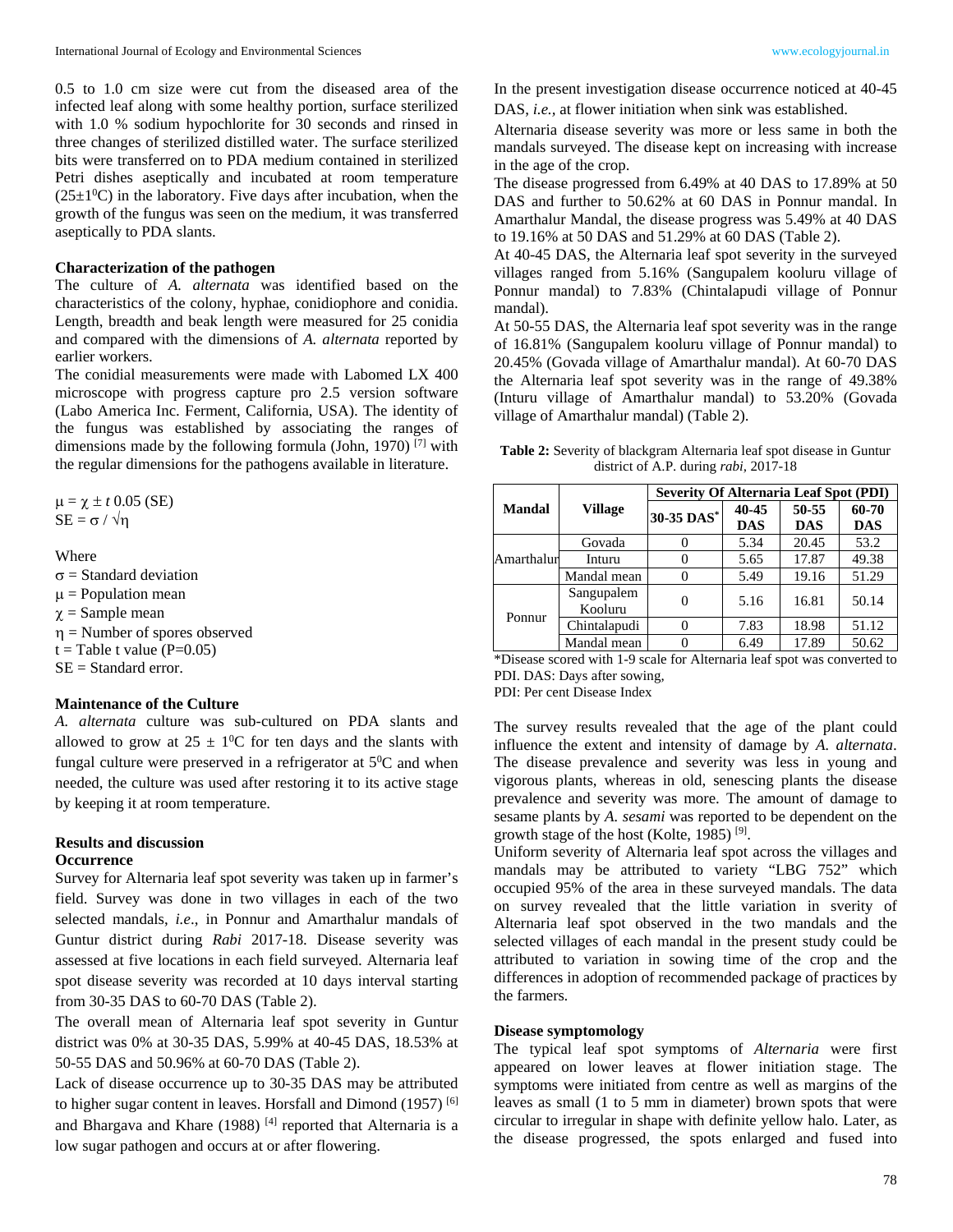irregular shaped lesions with distinct or indistinct concentric rings. Affected portions in the leaf got separated and fell down resulting in shot holes.

Defoliation occurred on severely affected plants on later stages of the crop growth (Plate1). Symptoms were matched with the description made by Abawi *et al*. (1977) [2], Susuri *et al.* (1982) [12], Kwon *et al*. (2016) [10] and Darai *et al*. (2017) [5].



**Fig 1:** Typical leaf spot symptoms and progression (A-D) of *A. alternata* on blackgram

## **Isolation and characterization of the fungus**

The fungus was isolated from diseased leaves of blackgram *CV*  LBG 752 on PDA and maintained in pure culture.

#### **Cultural characteristics and conidial measurements**

Leaf spot sample showing typical symptom was collected separately, surface sterilized and incubated on PDA medium at  $27\pm1$  <sup>0</sup>C for three days for isolation of the causal organisms. Pure culture of the pathogens was obtained by single spore method and was used for identification and for further investigations. The culture was identified based on the colony characters and conidial dimensions. The fungus *A. alternata*  produced initially profuse greyish white mycelium on PDA, later at maturity it became dark brown to black with plenty of conidia (Plate 2).



**Fig 2:** Pure culture of *A. alternate*

Conidiophores and conidia were golden brown. Conidiophores were simple or branched, straight or curved, 1-3 septate. Conidia were formed individually or in catenulate fashion which were ovoid, obclavate, obpyriform, conical or cylindrical, apical beak not extending one third the length of the conidium, smooth walled or warted, 3-8 transverse septa with one or two longitudinal septa (Plate 3).



**Fig 3:** Single Conidium and Catenulate Conidia of *A. Alternata*

These dimensions were subjected to statistical analysis (Table 3). To compare the conidial measurements with earlier reports they were statistically tested with the formula  $\mu = \chi \pm t$  0.05 (SE) (John, 1970) [7].

Where,  $\mu$  = Population mean  $\chi$  = Sample mean Standard error (SE) =  $\sigma / \sqrt{\eta}$ ,  $\sigma$  = Standard deviation  $\eta$  = Number of spores observed  $t =$ Table t value (P=0.05)

**Table 3:** Conidial dimensions of *A. alternate*

| <b>Characters</b> |                |           | <b>Population   Total   Population mean  </b> | <b>Total</b> | Range     |
|-------------------|----------------|-----------|-----------------------------------------------|--------------|-----------|
|                   | mean $(\mu m)$ | $(\mu m)$ | $(\mu m)$                                     | $(\mu m)$    | $(\mu m)$ |
|                   | $53.02 + 1.96$ |           | 55.99 $53.02 - 1.96(1.52)$                    | 50.05        | $50.05 -$ |
| Length            | (1.52)         |           |                                               |              | 55.99     |
| <b>Breadth</b>    | $13.61 + 1.96$ |           | $14.17$   13.61 - 1.96 (0.28)                 | 13.06        | $13.06 -$ |
|                   | (0.28)         |           |                                               |              | 14.17     |
| Beak              | $5.09 + 1.96$  | 5.50      | $5.09 - 1.96(0.20)$                           | 4.70         | $4.70 -$  |
| length            | (0.20)         |           |                                               |              | 5.50      |

The measurements of the conidia were within the standard ranges (20-63 x 9-18  $\mu$ m) described by Keissler (1912) [8] and Srinivasan (1994)<sup>[11]</sup> for *A. alternata*. The colony characters and conidial dimensions of the fungus matched with the standard descriptions for *A. alternata.* 

#### **Conclusion**

This is the first ever research on spatial distribution of Alternaria leaf spot of blackgram and its characterization in major blackgram growing regions in Guntur district, Andhra Pradesh. This research documented that leaf spot disease is widespread and uniform in blackgram fields. The information generated through this study could help the blackgram growers regarding disease management and selection of resistant cultivars, improving profitability and achieving food security. The outcome of the current endeavor clearly indicated the